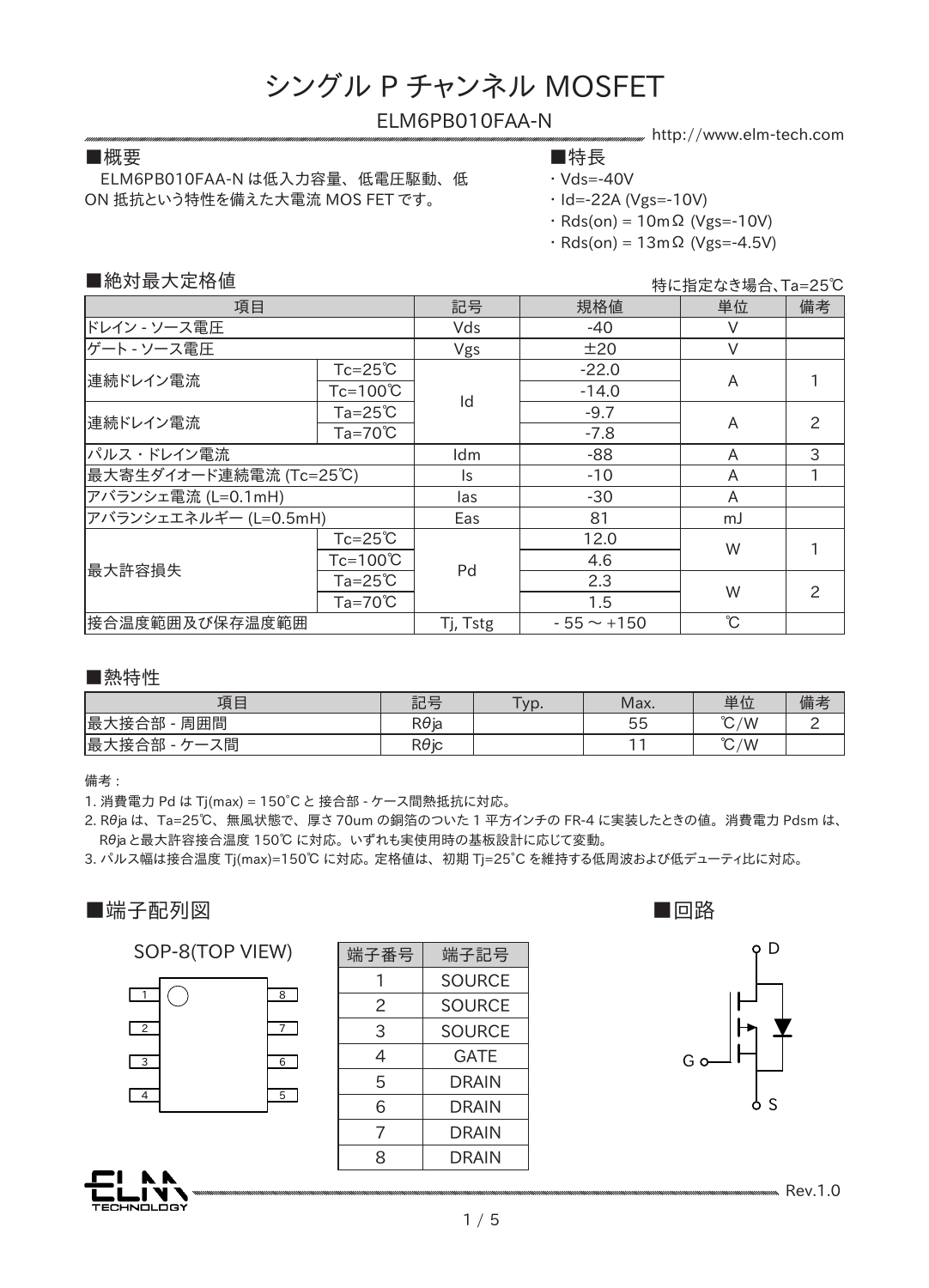### ELM6PB010FAA-N

http://www.elm-tech.com

### ■電気的特性

項目 | 記号 | 条件 | Min. | Typ. | Max. |単位 | 備考 静的特性 ドレイン - ソース降伏電圧 | BVdss |ld=-250μA, Vgs=0V | -40 | - | - | V ゼロ・ゲート電圧ドレイン電流 | Idss |Vds=-32V, Vgs=0V | - | - | -10 | μA ゲート漏れ電流 | Igss |Vds=0V, Vgs= $\pm$ 20V | - | - |  $\pm$ 100 | nA ゲート・スレッシュホールド電圧|Vgs(th) |Vds=Vgs, Id=-250 μA | -1.0 | - | -2.5 | V ドレイン - ソースオン状態抵抗 Rds(on) Vgs=-10V, Id=-10A - 2000 - 2000 - 13.0 13.0<br>Vgs=-4.5V, Id=-8A - 2000 - 18.5 mΩ Vgs=-4.5V, Id=-8A |順方向相互コンダクタンス | Gfs |Vds=-10V, Id=-10A | - | 24 | - | S \_ダイオード順方向電圧 | Vsd |Is=-10A, Vgs=0V | - | -0.82 | -1.20 | V | 1 動的特性 入力容量 Ciss 出力容量 | Coss |Vgs=0V, Vds=-20V, f=1MHz | - | 280 | - | pF - 3400 | - | pF 帰還容量 | Crss | | - | 200 | - | pF ゲート抵抗 Rg f=1MHz - 5.3 - Ω スイッチング特性 総ゲート電荷 Qg Vgs=-10V, Vds=-20V  $Id = -10A$  $68.0$  -  $nc$  1, 2 ゲート - ソース電荷 | Qgs |<sup>v</sup> s<sup>3—</sup> 10v, vus<sup>二</sup> 40v | - | 10.5 | - | nC | 1, 2 ゲート - ドレイン電荷 | Qgd |<sup>'</sub>'' ' '' '' | - | 14.5 | - | nC | 1, 2</sup> ターン・オン遅延時間 | td(on) Vgs=-10V, Vds=-20V ターン・オフ遅延時間 | td(off) |ld=-10A, Rgen=1Ω | - | 97 | - | ns | 1, 2  $-$  17 |  $-$  | ns | 1, 2 ターン・オン立ち上がり時間 | tr |Vgs=-10V, Vds=-20V | - | 21 | - | ns | 1, 2 ターン・オフ立ち下がり時間 | tf | | - | 17 | - | ns | 1, 2 | 寄生ダイオード逆回復時間 | trr  $\left| \frac{\text{If} -10\text{A, diff/dt} = 100\text{A/}\mu\text{s}}{1 - \frac{16}{11}} \right|$  - ns |寄生ダイオード逆回復電荷量 | Qrr -特に指定なき場合、Ta=25℃

\* 1. パルステスト : パルス幅� 300μs、 デューティサイクル≦ 2%。

2. 動作温度に依存しない。

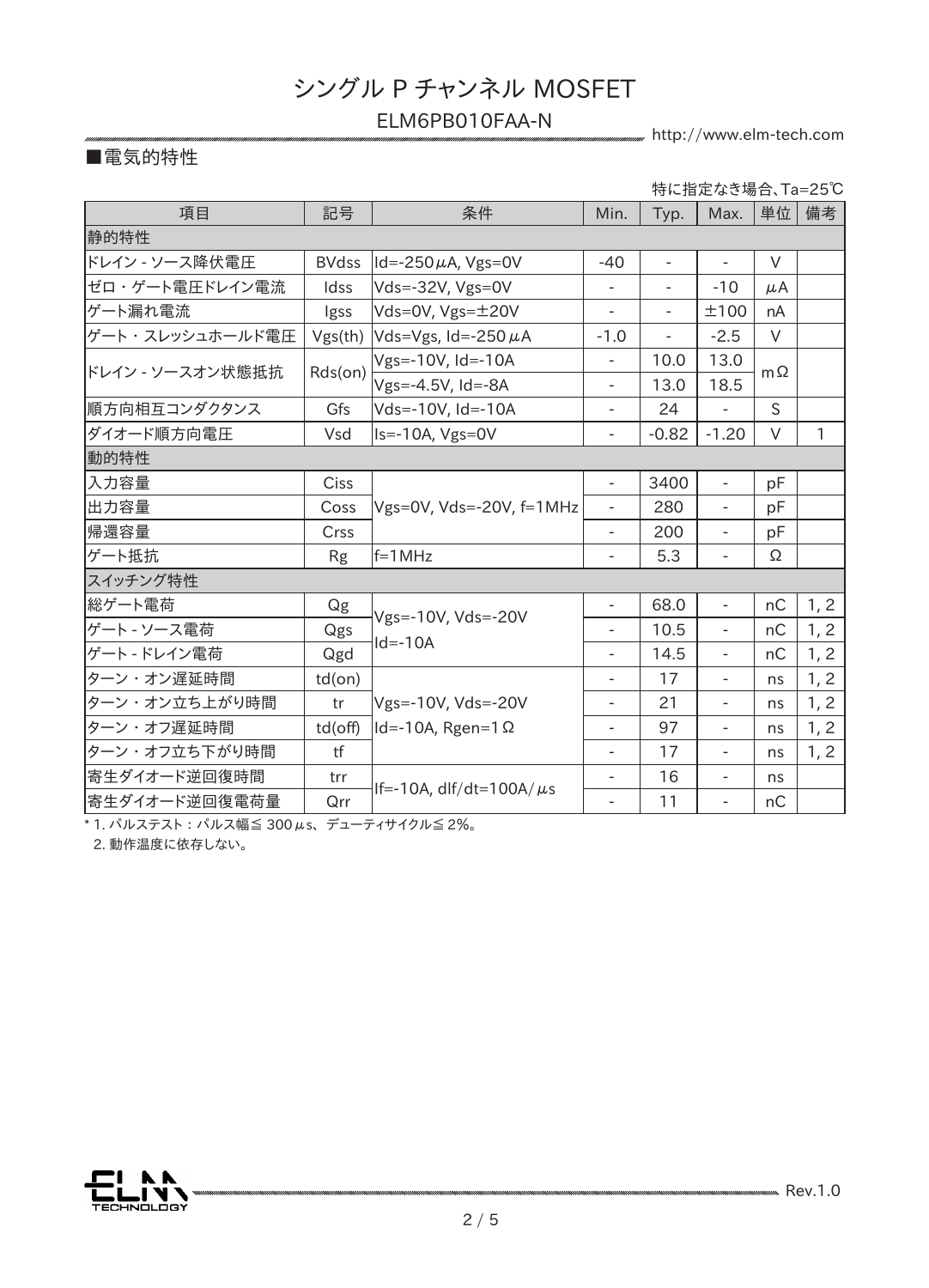ELM6PB010FAA-N

 $R_{\text{R}}$ http://www.elm-tech.com

### ■標準特性と熱特性曲線

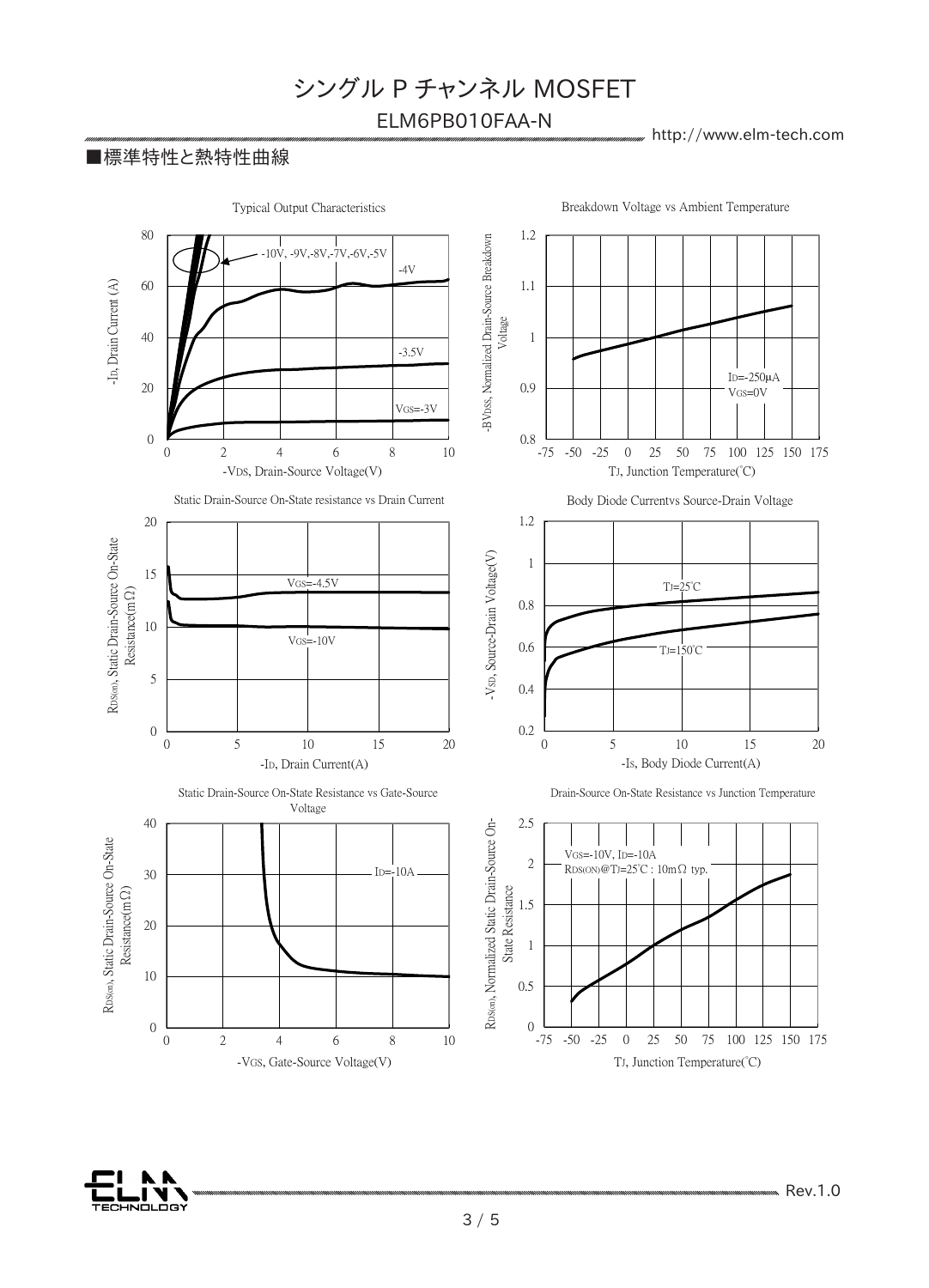ELM6PB010FAA-N

#### http://www.elm-tech.com



VOLOGY